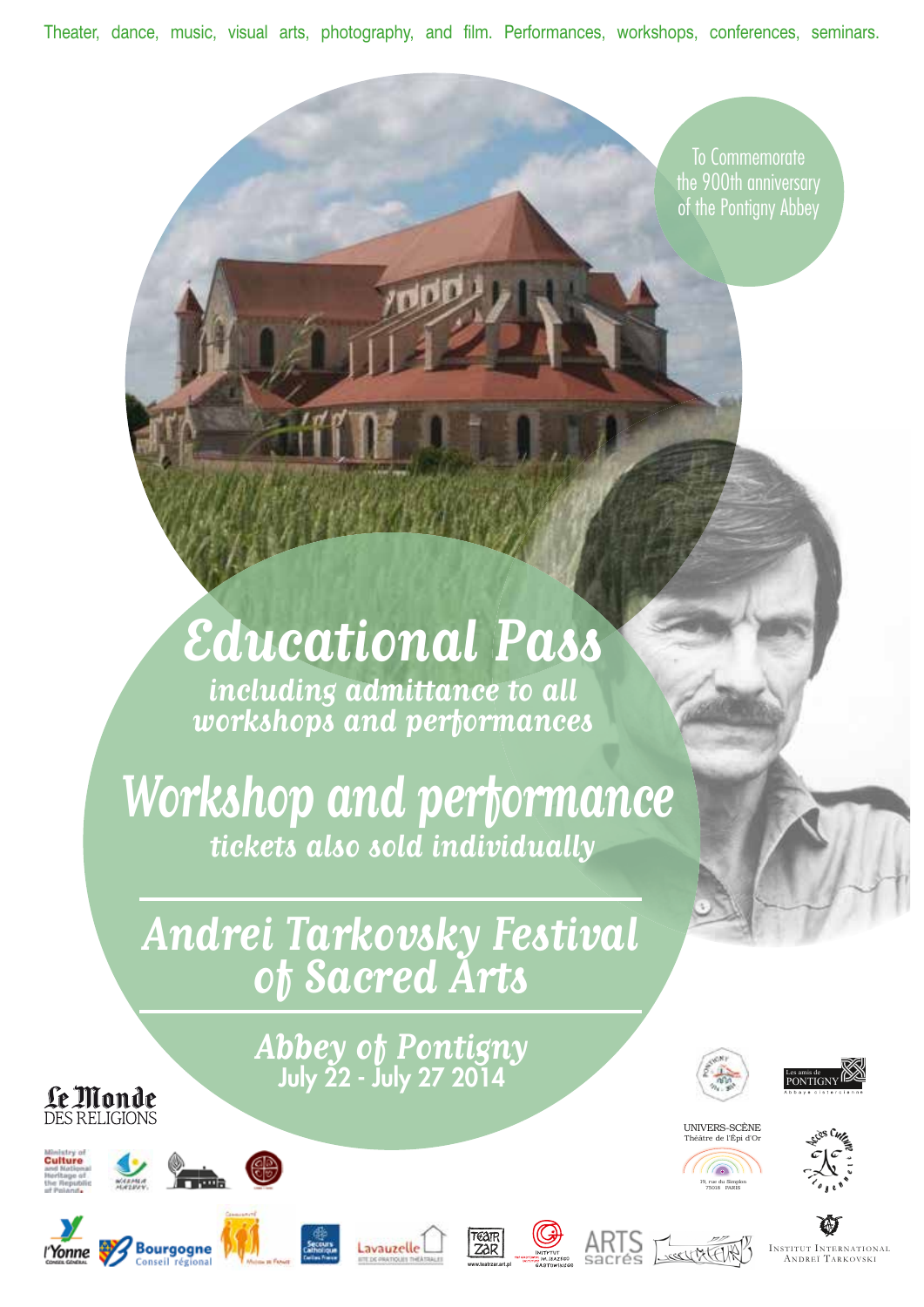**Workshops and performances (Educational Pass)**



Residencies at<br>the Abbey of Pontigny<br>ROM APRI TO JULY 2014

.<br>Festival of Sacred Arts<br>Andrei Tarkovsky **22-27 JULY 2014** 



# **Held in the remarkable and historical Cistercian Pontigny Abbey The Andrei Tarkovsky Festival of Sacred Arts**

**O**tters

**Workshops**

# **is offering an all-inclusive Educational Pass that grants free admittance to all festival workshops and performances**

# Tuesday 22 and Wednesday 23 July - 9 am/1 pm

#### Introduction to mediterranean sacred polyphony (Ensemble In Medias Res / Jean-François Favreau)

This workshop is intended to provide the participants with an opportunity to experience the practice of Latin chant based on oral tradition, borrowing extensively from three- and four-part polyphonic chant from the Corsican and Sardinian repertoire. This is closely linked to Gregorian chant, but bears witness to incorporation and acculturation from local sources and popular culture. We shall begin with an introduction to Latin prosody, with its roots in tonic accents, and then proceed to an examination of the art of ornament and of polyphony based on an appreciation of musical intervals and vocal interaction.

#### **Or**  $\Box$  Sattriya: Traditional Northeast Indian dance (Monks from the Sattra Monastery of Majuli)

- Mati Akhara: An introduction to Sattriya physical training techniques and select positions and postures usedin Sattriya dance.
- Dasavatara: An introduction to the choreography based on the ten incarnations of Krishna.
- Music: An introduction to the sacred song and percussion traditions of Sattriya.

#### Physical theatre (Epi d'Or Arts) **or**

Inspired by the legacy of Jerzy Grotowski, this course focuses on the living impulse of the actor and its sources in song and physical action. Corporal actions are no longer formed around their impact on the audience, but are rather driven by the actor's inner process of transformation.

# Thursday 24 to Saturday 26 july - 9 am/1 pm

#### Ukrainian songs (Word and Voice)

Singing Action. A theatrical singing workshop, based on Ukrainian traditional songs. A return to the nature of song as the natural quality of our connection to existence, to the Source, to all other human beings, and also as our own opening to a personal artistic space that calls each of us to a relationship with time. Directed by Nalalia Polovynka, singer, actress, teacher, accompanied by the singers of the group "Drevo" ("Tree"), and assisted by the actors and actresses of Theatre "Word and Voice".

#### **Or** Sattriya: Traditional Northeast Indian dance (Monks from the Sattra Monastery of Majuli)

- Mati Akhara: An introduction to Sattriya physical training techniques and select positions and postures usedin Sattriya dance.
- Dasavatara: An introduction to the choreography based on the ten incarnations of Krishna.
- Music: An introduction to the sacred song and percussion traditions of Sattriya.

#### **Or**  $\Box$  **Clown (Yvo Mentens)** (min. 8 max. 14 people, stage experience)

Towards authentic clowning. The truth of a clown who is individual yet universal. The purity of his own feelings is reflected in his vulnerability, his contradictions, and his naivety with regard to immediate circumstances - that is to say, his or her desire to experience the burden and beauty of existence, that single, solitary, vertiginous moment when one is wholly aware that one "is", to cultivate the skills and the frailty which are so much part of our human condition in such a way that an obvious point of view is transformed into the art of the ridiculous. Yvo-Mentens: Clown, actor, director, author, sociologist, lecturer at the National Conservatory of Dramatic Art in Paris.

# Only on Thursday 24 and Friday 25 July - 9 am/1 pm

#### Introduction to icon painting (Agathos Group) -

An introductory practical workshop in Byzantine iconography. The way of inner development in which a human being emerges from the darkness of the passions and illusion to attain to the light of divinity.

# Only on Friday 25 July - 5 pm

#### Workshops in Gregorian Chant (Schola Wegajty)

An invitation to all those participating in the festival who wish to take an active part in the Gregorian Vespers of 25 July (commemorating the apostle Saint James) preceding the presentation of the Ludus Danielis (hymn, antiphons, psalms, Magnificat, Benedicamus, and Salve Regina).

# PRESENTATION OF THE WORKSHOPS - Sunday 27 July - 9 am/11 am

**Compose your week as you wish (careful not to allow 2 workshops on the same dates and times)**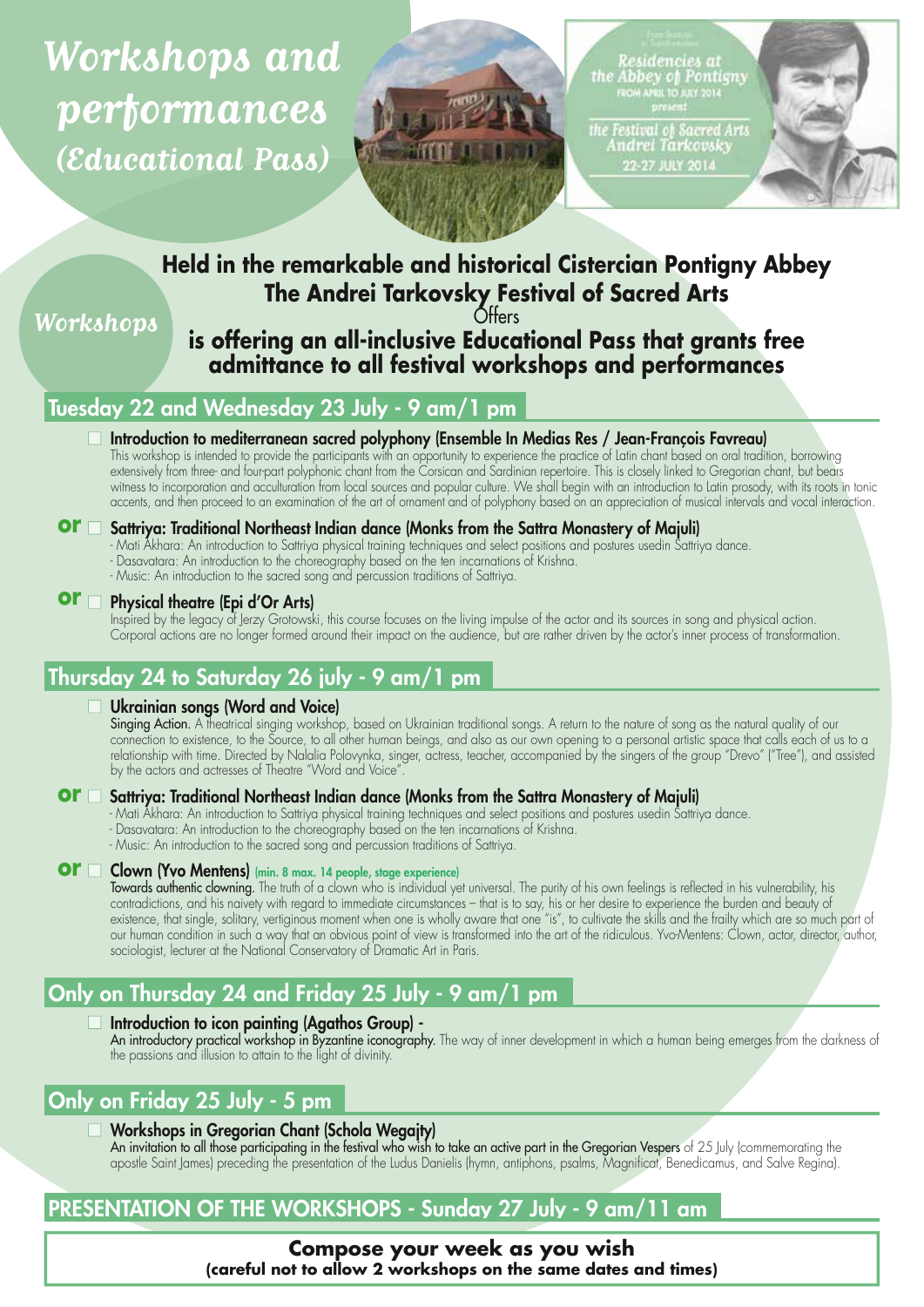# **Performances**



# encies ai<br>y of Pontigny .<br>Festival of Sacred Arts<br>Indrei Tarkovsky 22-27 JULY 2014

#### **Tuesday 22 July - 3 pm**

Lessons from Darkness, the journey through Holy Week. Dramaturgy in sound / a concert based on the oral traditions of the Latin Mediterranean presented by the international group In Medias Res (Poland/France).

#### **Tuesday 22 and Wednesday 23 July - 9:30 pm** Anhelli. The Calling by Teatr ZAR

Structured around an arrangement of ancient polyphonic chants unearthed by Teatr ZAR, through research expeditions carried out in Europe and the near East, this performance addresses the theme of possession by an angel. How do you get an angel to pass through a human body, and let it live there for a moment? Under which form of music? Which vibration? Teatr ZAR attempts to demonstrate that theatre does not only relate to thea (Greek seeing) but it is something that above all should be heard.

#### **Wednesday 23 July - 6 pm**

The sacred clown, clown of chaos. An interactive performance inspired by old clowning traditions, by Yvo Mentens. (Production by Pia Appelquist).

#### **Thursday 24 July - 7 pm**

« Tree ». A concert of traditional Ukrainian songs by the singers of the Ensemble "Drevo" and Natalka Polovynka (Theatre Centre "Word and Voice").

#### **Thursday 24 July - 9:30 pm**

The Monks Dancers of Majuli (Sattriya Dance, northeast India); sacred monastic dance devoted to Krishna.

#### **Wednesday 23 and Thursday 24 July - 10 am Friday 25 July - 2 pm**

**Saturday 26 July - 10 am and 4:30 pm** Carte Blanche for Andrei Andreievitch Tarkovsky, son of the director. Film by Andrei Tarkovsky. Discussion with the son of the director, Andrei Andreievitch Tarkovski, Saturday 26 July.

#### **Friday 25 July - 6:30 pm**

Ludus Danielis, "The Play of Daniel", by the Schola Wegajty, medieval paraliturgical drama in Gregorian chant (Poland).

#### **Friday 25 July - 10 pm**

Rejoice! Ancient sacred songs to the Virgin Mary. Irmos. Ancient sacred songs from Ukraine. Theatre Centre "Word and Voice". Directed by Natalka Polovynka, Sergei Kovalevitch.

#### **Saturday 26 July - 7:30 pm**

Furrow, experimental performance by Leszek Madzik which reconsiders the figure of the creator (Poland). Scena plastyczna.

#### **Saturday 26 July - 4 am and 10:30 pm**

Passage: From Darkness to Light. By: Théâtre de l'Epi d'Or Arts. (Created by Fabrice Nicot, Marcel Pérès, Sergei Kovalevitch, Leszek Madzik, Jean-François Favreau, and the Andrei Tarkovsky Festival artists in residence. (International).) To celebrate the 900th anniversary of the Pontigny Abbey, Epi d'Or Arts presents an international performance collaboration in two parts: the first based on Dostoyevsky's *Demons,* and the second on Song of Songs and sacred Gregorian and Indian singing traditions.

#### **Saturday 26 July - 2:30 pm (reservations required)**

The living Room, a work by Thomas Richards in the realm of art as vehicle, examines the ways in which the potentialities of performance can enrich and be enriched by their relationship to everyday life and realities. The spectators are there as anonymous guests. The acting is based on work with ancient songs coming mainly from African and African-Caribbean traditions, as well as texts that explore what wakes us up when faced with ourselves, others, and the world. The Workcenter of Jerzy Grotowski and Thomas Richards is part of the Fondazione Teatro Pontedera.

#### Together with exhibitions, lectures, discussions….



#### More information: f.philippeau@wanadoo.fr

Website: www.festivaltarkovski.fr and Facebook: Fabrice Nicot - Epi d'Or Arts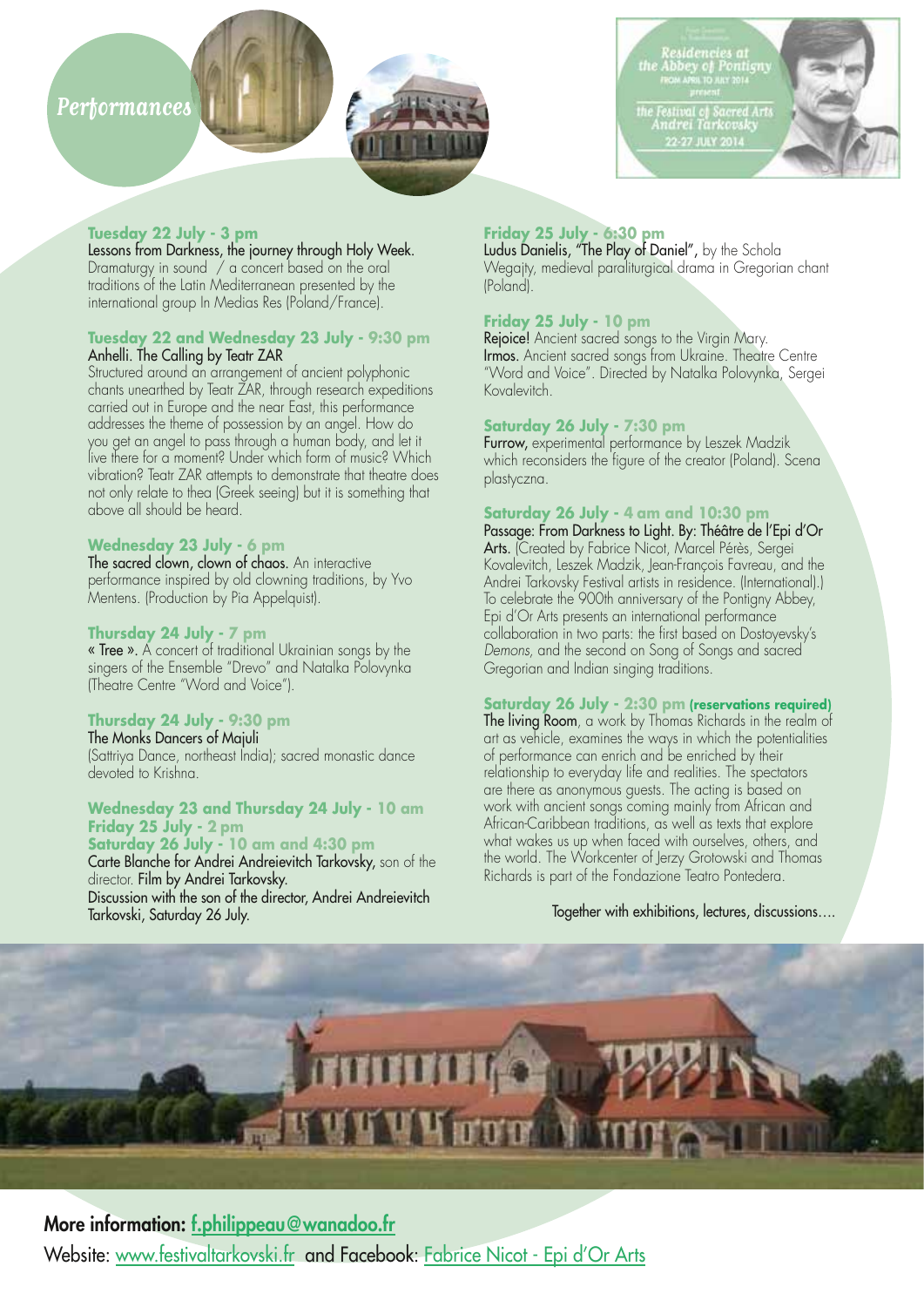



Residencies at<br>the Abbey of Pontigny<br>ROM APRIL TO JULY 2014

the Festival of Sacred Arts<br>Andrei Tarkovsky 22-27 JULY 2014



Festival of sacred arts Andrei Tarkovsky Pontigny Abbey (Yonne) 22 to 27 July 2014

An event organized by Epi d'Or Arts, Les Amis de Pontigny, the journal "Arts sacrés", the International Institute Andrei Tarkovsky and A.C.C.

#### PRICES:

Educational Pass (workshops and performances): 130 euros (full) - 110 euros (reduced under 26, students, unemployed, adh. Amis de Pontigny) Festival Pass: 150 euros (full) - 130 euros (reduced under 26, students, unemployed, adh. Amis de Pontigny) - Children free

Individual tickets for performances and workshops can be reserved with Pontigny Abbey : resapontigny2014@gmail.com

#### Individual workshop: 30 euros

#### For each performance

Small format: 10 euros Lessons from Darkness, the Journey through Holy Week The Sacred Clown, Clown of Chaos Irmos Tree. Ensemble Drevo Furrow

Large format: 20 euros (full) - 15 euros (reduced under 26, students, unemployed, adh. Amis de Pontigny) - Children free Anhelli, The Calling - +15 (age limit) Ludus Danielis The Monk Dancers of Majuli Passage from Darkness to Light

#### Andrei Tarkovsky retrospective: 6 euros/session

#### Free:

Exhibitions, lectures, The Living Room (reservations required)

#### HOW TO GET THERE

By car: From Paris to Pontigny is 184 km (about two hours) From Auxerre: 19 km From Chablis: 18 km From Tonnerre: 33 km From Avallon: 72 km

#### By train:

Take a train to Gare Saint-Florentin-Vergigny, then the shuttle to Pontigny.

# Registration required workshops\*: f.philippeau@wanadoo.fr then purchase an educational Pass on: www.fnac.com

\* (subject to the places available)

# More information: f.philippeau@wanadoo.fr

Website: www.festivaltarkovski.fr and Facebook: Fabrice Nicot - Epi d'Or Arts